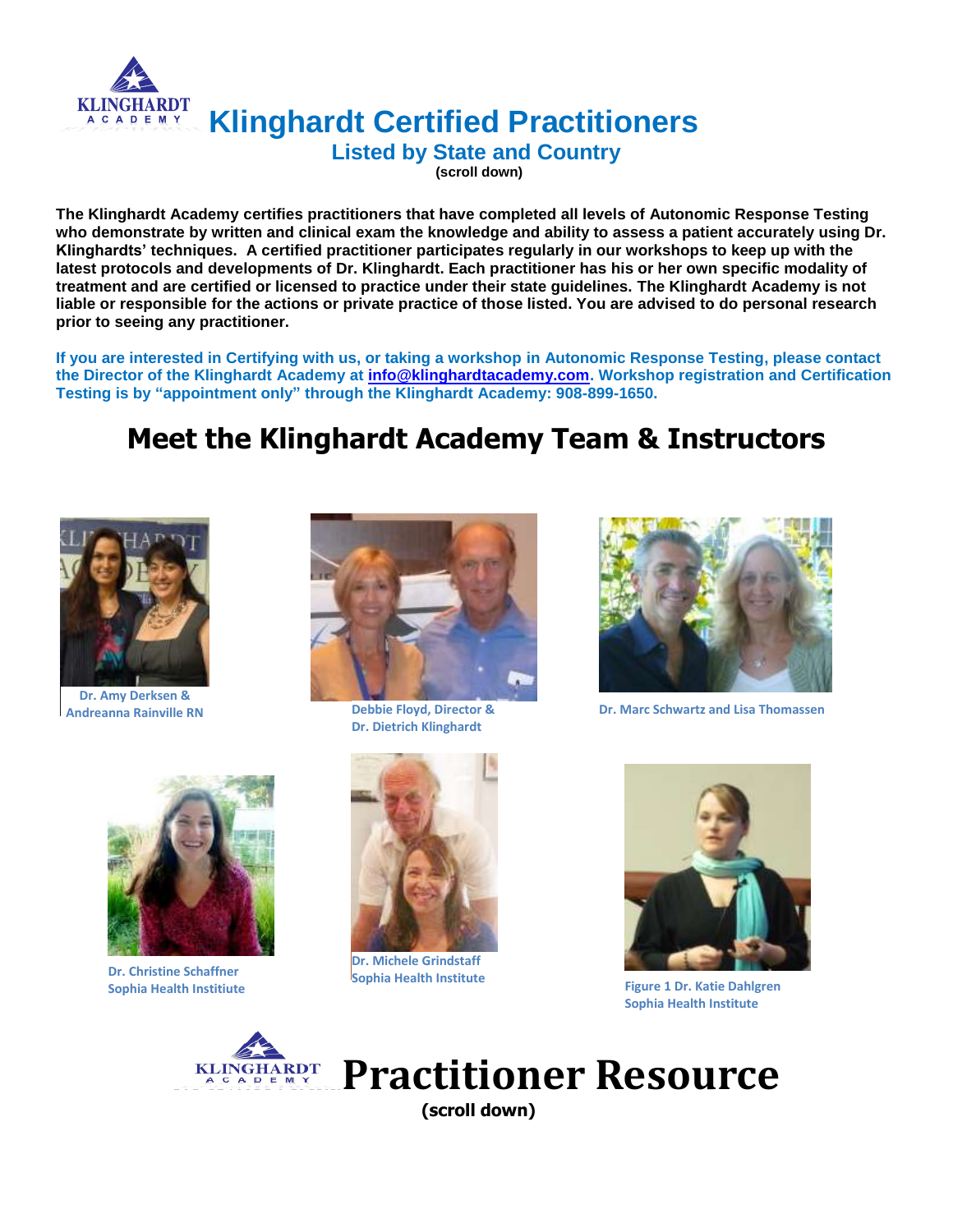# **California:**

**Scott Forsgren, Nutritional Consultant**

Insights for Better Health Santa Clara, CA [info@insightsforbetterhealth.com](mailto:info@insightsforbetterhealth.com) fax: 408-228-5203 **Education/License:** Global College of Natural Medicine 2010 Services: Nutritional Consultant, Requires a Practitioner referral for Autonomic Response Testing. Zyto. Health Coaching, Lyme Disease Support **Professional Organizations:** AADP: American Association of Drugless Practitioners: 2011 **Continuing Education:** Level 1: 2006, 2010, Level 2:2006, 2008,2011, Level 3:2007, 2009, 2011, 2012, 2013, Autism Recovery: 2007, Healing the Brain: 2008, 2010, Chemical & Heavy Metal; 2009, Lyme: 2009, A Deep Look Beyond Lyme 2011, Biological Medicine 2012, Applied Psycho Neurobiology, 2009, 2012 **Cert:** 7/12 **Last Training: 2013**

### **Jennifer Nelson, DC**

16470 Indian Flat Rd. Nevada City, CA 95959 [jen4nel@sbcglobal.net](mailto:jen4nel@sbcglobal.net) Phone: 530-478-9592 Fax: 530-478-9969 **Education/License:** University of Akron, 1970, BS, Dr. of Chiropractic, Life Chiropractic College, 1990 **Services:** Nutrition, adjustments, Zyto, Autonomic Response Testing **Professional Organizations:** International Light Association **Continuing Education:** Level 1: 2011, Level 2: 2012, Level 3: 2012, 2013, Healing the Brain,2008, 2010, A Deep Look Beyond Lyme, 2011, Klinghardt Supportive Protocols 2011 **Cert.** 3/13 **Last Training: 2013**

### **Alireza Panahpour, DDS**

**Lecturer: Klinghardt Academy Alternative Dental**

2701 Ocean Park Blvd., Suite 108 Santa Monica, CA 90405

9730 3rd Avenue N.E., Seattle, WA 98115

[www.alirezapanahpour.com](http://www.alirezapanahpour.com/)

Phone: 888-338-6336

**Education/License:** Undergrad: U of California, Los Angeles / Cal State Northridge DDS: U. of the Pacific, Dugoni School of Dentistry

**Services:** Biological Dentistry, Autonomic Response Testing

**Continuing Education**: Level 1, Level 2, Level 3 2012, Injection Techniques 2011, A Deep Look Beyond Lyme, 2011 **Instructor Cert.** 2012 **Last Training: 2013**

## **Florida:**

**Dr. David Hartz, DC North Florida Spine and Wellness Institute** 1610 W. Plaza Dr. Tallahassee, FL, 32308 **Ph: 850-877-6790** Fax: 850-8774194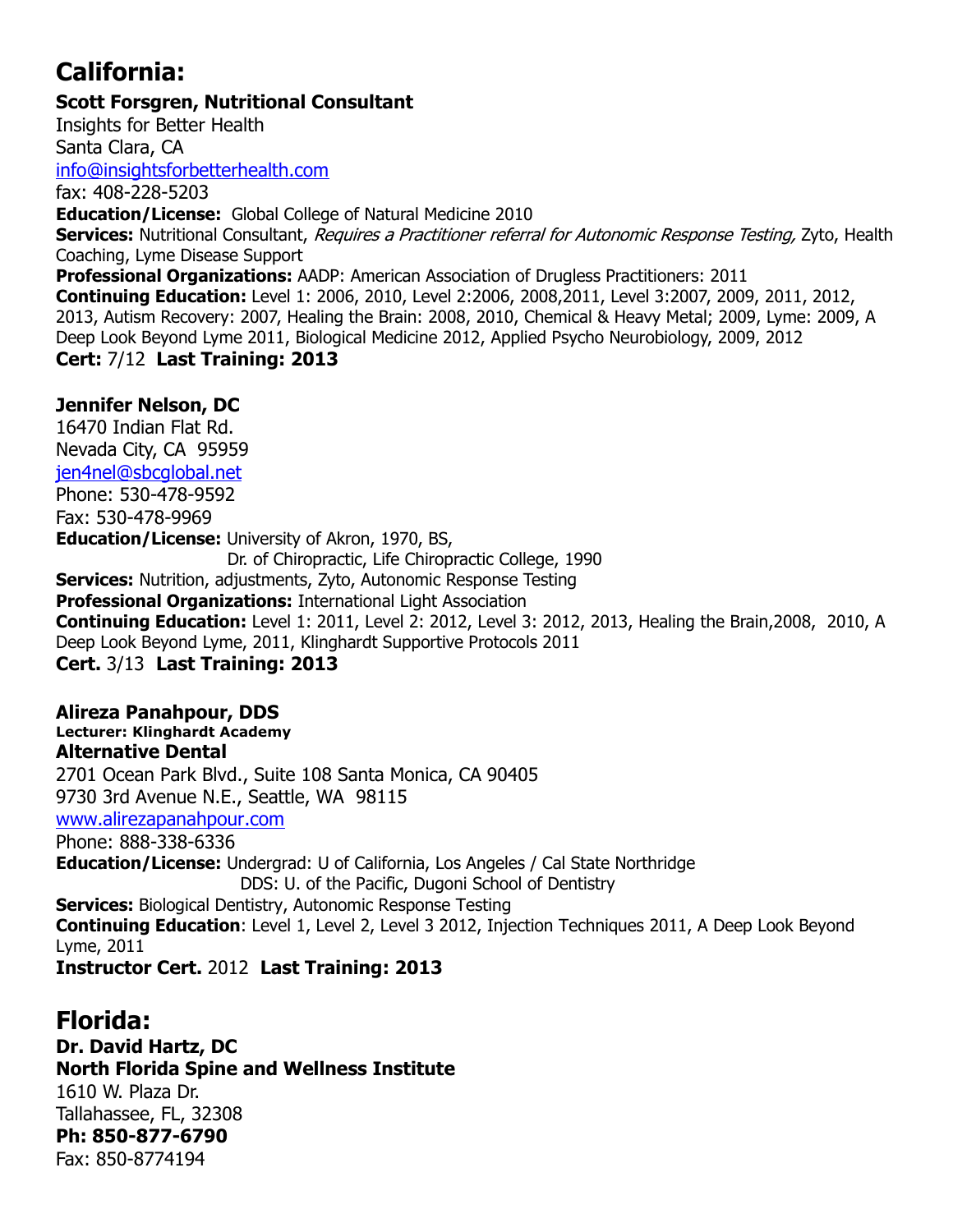**Education/License:** Pre-Med, Univ. of Southern Florida 1974 National University of Natural Health Sciences: 1978 **Services:** Autonomic Response Testing, Chiropractic physician, Clinical Nutrition, Alternative Health Care, We restore optimum Health Naturally. **Professional Organizations: Board Cert. Rehabilitation specialist, ACA, FCA. Continuing Education:** Level 1, 2012, Level 2, 2012, Level 3, 2012, Healing the Brain, 2013. **Cert:** 5/13 **Last Training: 2013**

**Douglas Phillips Theocentric Holistic Healing & Counseling**

901 Northpoint Parkway Suite 405A

W. Palm Beach FL 33407

#### **Ph: 561-848-1716**

**Education/License:** 2010: Certified as a Theocentric Holistic Healing Counselor,

Previous 35 years in Dentistry

**Services:** Autonomic Response Testing, Applied Psycho Neurobiology, Family Systemic Therapy, Chronic Pain, Nutrition, Detoxification of Drugs, Heavy Metals, Toxic Solvents, Herbicides, Pesticides, and Fungicides. **Continuing Education:** Energetic Detox Instructor, Studied under Lee Cowden, Attended many years of Klinghardt Seminars. Since 1999, attends yearly seminars: Level 1: Level 2: Level 3: 2011, 2012: Biological Medicine 2012, 2013

**Cert.** 6/12 **Last Training: 2013**

## **Illinois:**

**Melody Hart, ND, PhD**

127 S. Second St. Geneva, IL 60134 [www.hartcenter.com](http://www.hartcenter.com/)

wellness@hartcenter.com

#### **Ph: 630-262-5055**

Fax: 630-262-5053

**Education/License**: 1997, Midwest University, ND, PhD.

**Services:** Autonomic Response Testing, Thermography, Brain Neuro Feedback, Oxygen Therapy.

#### **Professional Organizations:**

**Continuing Education**: Level 1:2002, 2010 Level 2:2004, 2010 Level 3: 2009, 2012, Neural Therapy A: 2005 Neural Therapy B: 2003, Mesotherapy: 2005, APN: 2002, 2006, Healing the Brain: 2007, Lyme: 2012, Retreat: 2010, Biological Medicine 2012, Shadowing Week:2010.

**Cert:** 6/12 **Last Training: 2012**

## **Maryland:**

**Dr. Autumn M. Frandsen**

Baltimore MD /Wash. DC area

**Ph: 804-652-9642** Fax:

[www.drfrandsen.com](http://www.drfrandsen.com/)

[Autumn@drfrandsen.com](mailto:Autumn@drfrandsen.com)

**Education/License:** Dr. of Naturopathic Medicine: University of Bridgeport 2011

**Services:** Lyme, Anti-Aging, Nutritional Medicine, ADD/ADHD, Pain Management, Auto-Immune, Epigenetics, Autonomic Response Testing Assessments

#### **Professional Organizations:**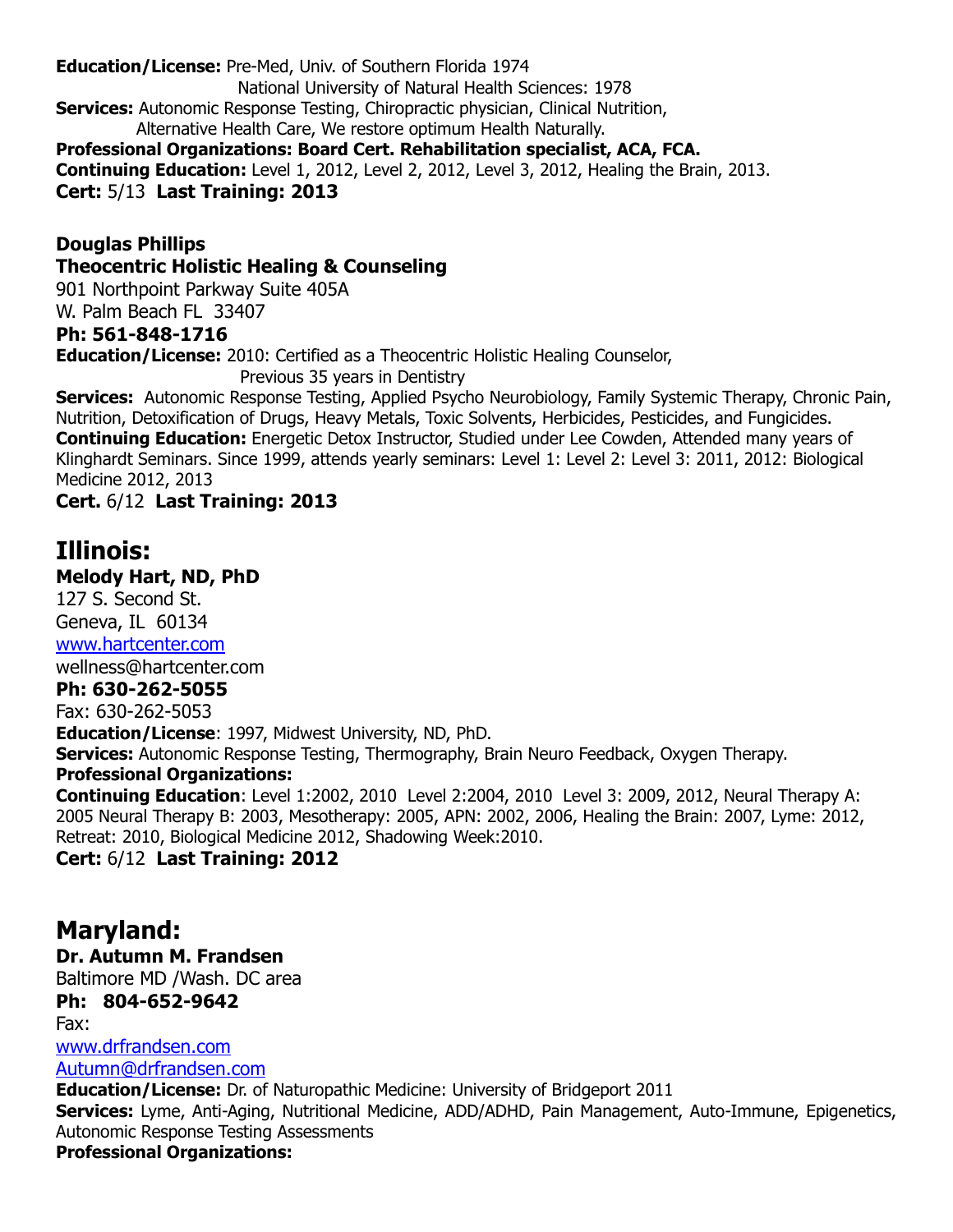**Continuing Education:** Level 1: 2011, Level 2: 2012, Level 3: 2012 **Cert.** 6/12 **Last Training: 2012**

## **Nebraska:**

**Loretta Basa, MD The Center for Health** 302 So. Jeffers St. North Platte, NE 69101 **Ph: 308-534-6687** Fax: 308-534-1874 **[www.yourcenterforhealth.com](http://www.yourcenterforhealth.com/) [thecenterforhealth@gmail.com](mailto:thecenterforhealth@gmail.com) Education/License:** Undergraduate: Colorado State University 1976 – B.S. with Distinction **Medical School:** University of Colorado, 1984, MD **Residency:** University of Colorado (PGY-I, PGY, III) St. Josephs Hospital (PGY-II) Chief Resident: Saint Joseph Hospital 1987-1988 Fellowship, Rheumatology: University of Colorado 1992-1995 Assoc. Program Director, Dept of Medicine, Saint Joseph Hospital 1990-1998 Assoc. Professor, Dept. of Medicine, Univeristy of Colorado Health Sciences Center, 1988-1999 **Services: Internal Medicine, Autonomic Response Testing Assessments,**  AN-DI Energetic Corrector, Microcurrent, UVIB, Ozone, IV Vitamin C **Professional Organizations:** American College of Physicians, American college of Rheumatology, Alpha Omega Alpha Medical Honor Society **Continuing Education**: Level 1: Level 2: Level 3: **1999 to present**, APN 2012, Retreat 2012

**Cert:** 12/8 **Last Training: 2012**

## **New Jersey:**

**Sharon Lee Rasa, DC**

#### **raSa Health**

312 Shrewsbury Avenue Red Bank, NJ 07701 **Ph: 732-842-2610** Fax: 732-842-2059 [www.rasahealth.com](http://www.rasahealth.com/)

[rasahealth@gmail.com](mailto:rasahealth@gmail.com)

**Education/License: BS Human Biology: Life University, 2001**

 **Doctorate Chiropractic: Live University, 2000**

**Services:** Autonomic Response Assessments, Chiropractic, Cranio-Sacral, Biological, Bioenergetic, Functional Medicine **Professional Organizations:**

**Continuing Education**: Level 1: 2009, Level 2: 2010, Level 3, 2010, 2011, 2012, Chemical & Heavy Metal: 2009, Retreat: 2009, 2010, 2011, Healing the Brain, 2013.

**Cert:** 5/13 **Last Training: 2013**

## **New Mexico:**

**Laurie Blackwood LMT & Kristine Roy, PT, LMT**

Something's Moving 6902  $4<sup>th</sup>$  St. NW Albuquerque, NM 87107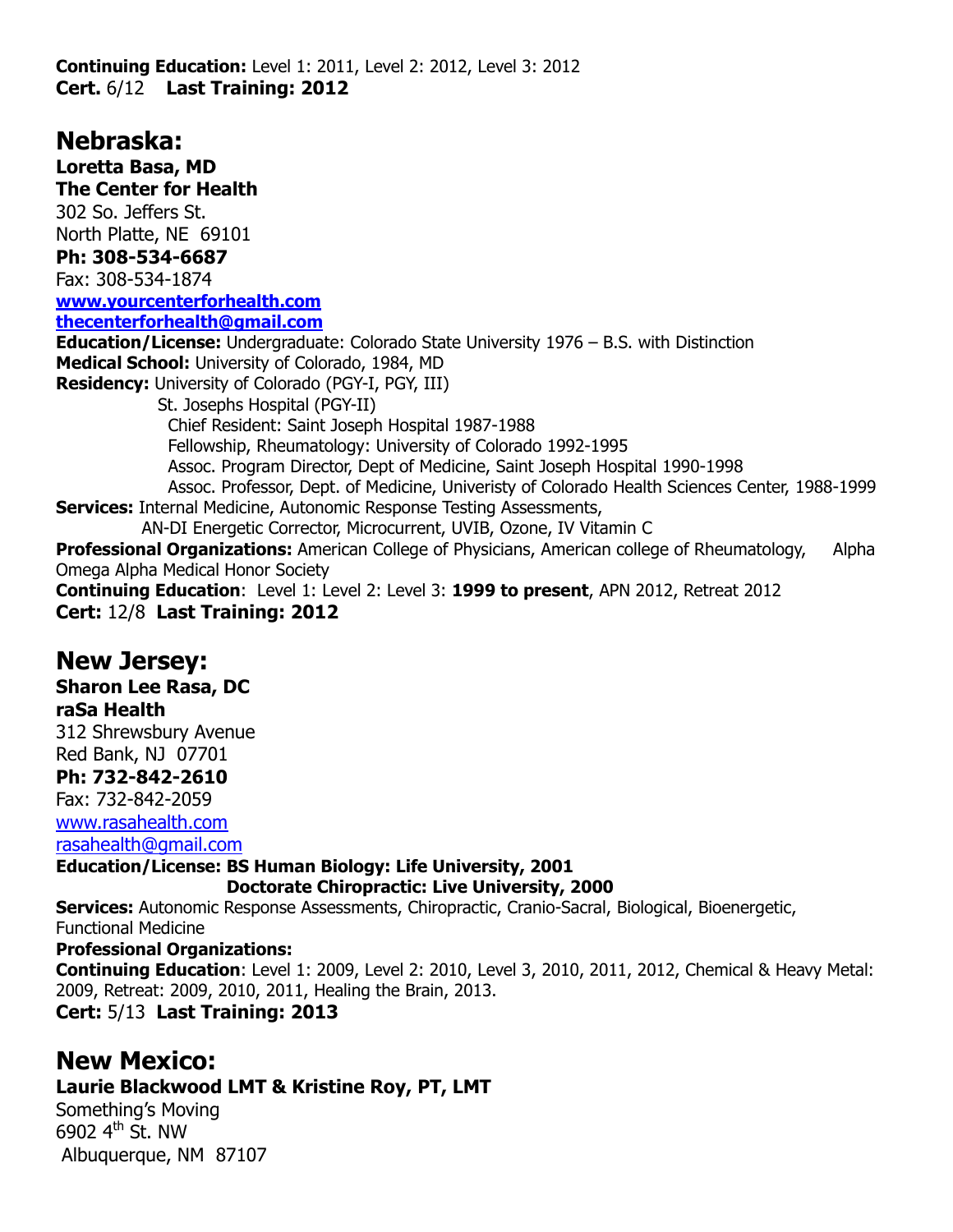#### **Ph: 505-345-3909**

**Fax:** 505-503-7887 [www.somethingsmoving.com](http://www.somethingsmoving.com/)

[somethingsmoving@earthlink.net](mailto:somethingsmoving@earthlink.net)

**Education:** Massage Therapy programs: Universal Therapeutic Massage Institute, 2005 Pauline Fullers School of Massage Therapy, 1988 Undergraduate: Skidmore College, BA Classical Studies, 1983

USTA certified Trager Practitioner, 1990 - present

**Services:** CranialSacrel Therapy, Viscerel Manipulation, Dynamic Manual Interface, Continuum Wellspring, Trager movement education. We are health Artists providing manual therapy movement education. We work with adults & children and those with neurologic conditions and chronic pain issues.

**Continuing Education**: Level 1: 2006, 2009, Level 2: 2006, 2009, Level 3:2009, 2013, APN Mental Field Therapy, 2009, 2012, Family Constellation Training 2005, Chemical & Heavy Metal Toxicity 2009, Lyme and Other Chronic Infections: 2009, Autism the Integrative Protocol 2010, Healing the Brain 2010, Retreat 2011, Neural Therapy 1, 2010, Klinghardt Matrix Therapy, 2007, Autism Recovery 2007

**Cert** 3/13 **Last Training: 2013**

## **New York:**

#### **Dov Widenbaum, DC**

Widenbaum Wellness Center 81 W. Carlton Rd Suffern, NY 10901 [www.widenbaumwellnesscenter.com](http://www.widenbaumwellnesscenter.com/)

#### **Ph: 845-425-7777**

**Education/License:** University of the State of New York **Services** : Autonomic Response Testing, Chiropractic, Allergies, Auto-Immune issues and a complete range of health treatments available. See the website for more information.

#### **Professional Organizations:**

**Continuing Education:** ART1: 2011, ART2, 2012, ART 3, 2011, 2012, A Deep Look Beyond Lyme: 2011, Biological Medicine 2012

**Cert:** 6/12 **Last Training: 2012**

## **Oregon:**

**Julie A. Martin, DC**  1834 McPherson Avenue, North Bend, OR **Ph: 541-756-7258**

[www.docmartinwellness.com](http://www.docmartinwellness.com/)

[docjm@me.com](mailto:docjm@me.com)

**Education/License:** Palmer College of Chiropractic, 1989 **Services:** Chiropractic, Autonomic Response Testing, Nutritional Counseling **Professional Organizations: Continuing Education:** Level 1: 2009, Level 2: 2010, Level 3: 2011, Biological Medicine 2012, Retreat 2010, 2011, 2012, Applied Psycho Neurobiology 2012 **Cert:** 9/12 **Last Training: 2012**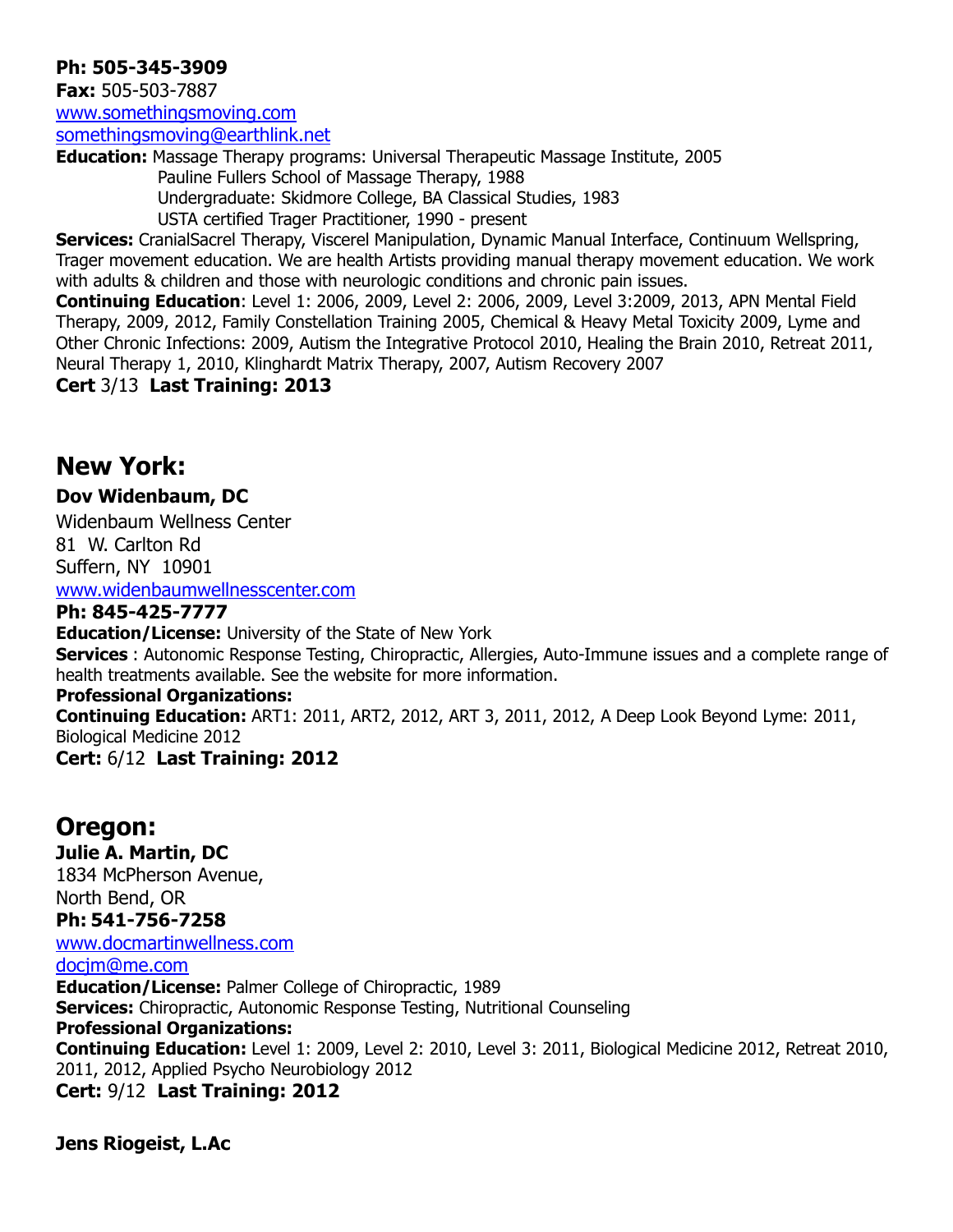Newberg Natural Health Center 1819 Haworth Ave. Newberg, OR 97132 **Ph: 503-538-5128** Fax: 503-538-0282

**Education/License:** Licensed Acupuncturist, 2002, Oregon College of Oriental Medicine,

 Master of Acupuncture and Oriental Medicine, Oregon College of Oriental Medicine PHD Dept of Plant Pathology. Univ of Wisc.-Madison 1988.

**Practice Specialty: Clinical Nutrition, Acupuncture, Autonomic Response Testing Continuing Education:** Level 1: Level 2: Level 3 2011, 2012, 2013, Applied Psycho Neurobiology: 2011, 2012, Annual Retreat, 2011, 2012, 2013, Deep Look Beyond Lyme 2011, Injection Techniques 2011 **Cert:** 6/12, **Last Training: 2013**

## **Pennsylvania:**

**Marc Schwartz, DC Instructor: Klinghardt Academy Schwartz Alternative Health** 261 Old York Road # 534, Jenkintown PA 19046 [www.drschwartzonline.com](http://www.drschwartzonline.com/) **215-881-9700** Education/License: **Undergrad** - Temple University '84 - Physical Therapy **Graduate** - Life University '87 - Chiropractic -Summa Cum Laude **Post Graduate Board Certification in: Sports – L.A.C.C., Rehab L.A.C.C. Nutrition – CNCB, Applied Kinesiology – IBAK Manipulation Under Anesthesia, NCC** 

**Practice Specialty:** Autonomic Response Testing, Clinical Nutrition, Applied Kinesiology, Chiropractic, Cancer Care, Food allergies, Nutrition, Digestive Disorders, vitamin and Mineral Deficiency, Metabolic Testing, Detoxification, Lyme Disease, Thyroid disorders, Bio Identical Hormone Restoration.

#### **Professional Organizations:**

**Continuing Education: Instructor, Autonomic Response Testing and Protocols Instructor Certified: 2011**

## **Rhode Island:**

#### **Donna Zaken, RN, APRN**

Integrative Lyme Center of Rhode Island 35 So. Angell St. Providence, RI 02906 [www.DonnaZaken.com](http://www.donnazaken.com/) [lymedisease@donnazaken.com](mailto:lymedisease@donnazaken.com)

#### **PH: 401-585-7877**

Fax: 401-432-6635 **Education/License:** 2002: RN, Excelsior College ASN 2004, Advanced Practice RN, Stony Brook University MSN. **Practice Specialty:** Autonomic Response Testing, Herbs, Homeopathy, Antibiotics, Lyme Disease, Detoxification, Supplements, Environmental Medicine, Functional Medicine, Nutrition, Allergies.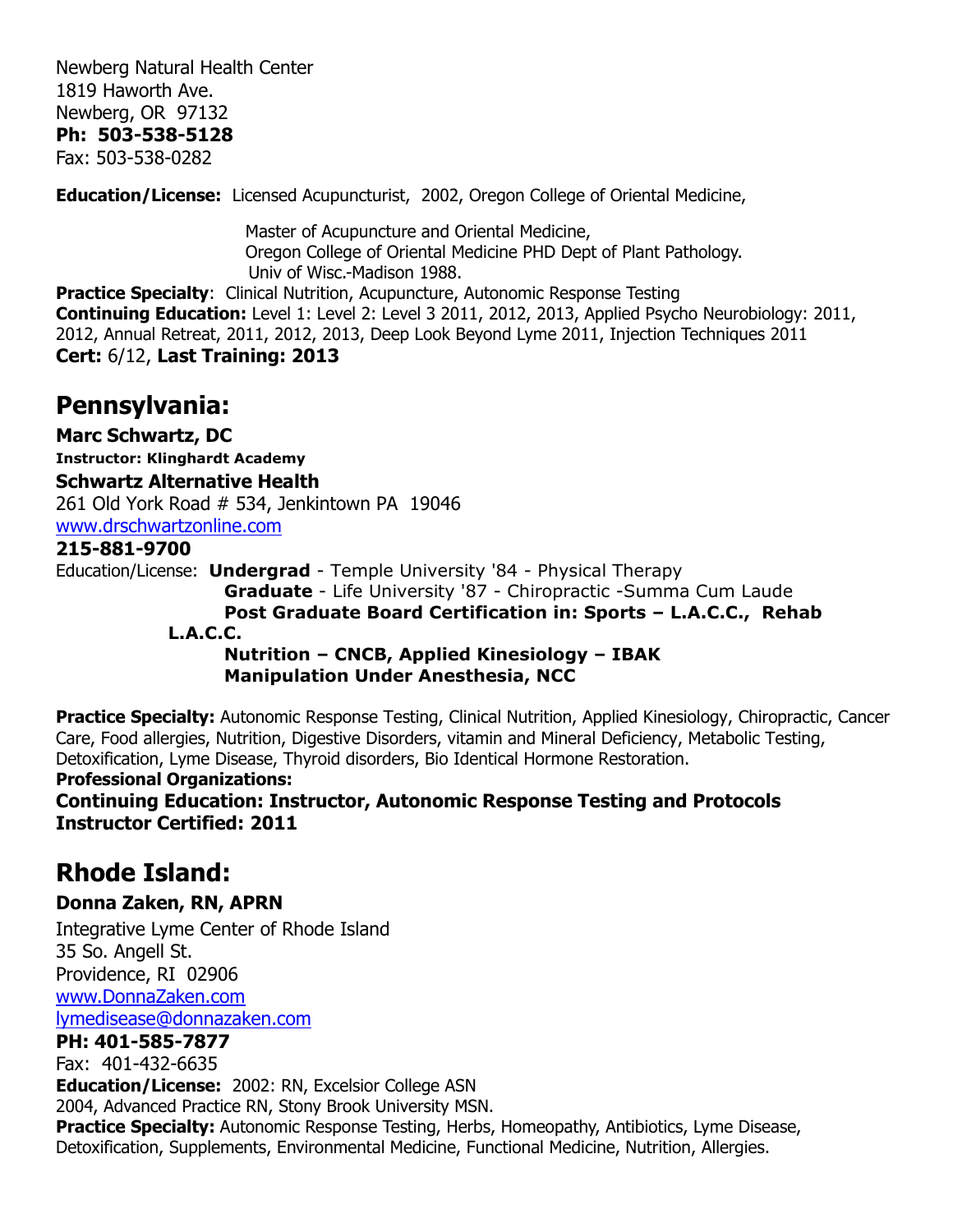**Professional Organizations: Continuing Education: Cert:** 6/12 **Last Training: 2012**

## **Texas:**

**Julia Marino, NDP Natural Health Innovations, Inc.** 10620 Westheimer Rd. Houston, TX 77024 [www.naturalhealthinnovations.net](http://www.naturalhealthinnovations.net/) [Julia@naturalhealthiinnovations.net](mailto:Julia@naturalhealthiinnovations.net)

#### **Ph: 713-581-8108**

Fax: 713-782-4000 Education/License: BBA, University of Houston Doctor of Naturopathy, Clayton College of Natural Health Doctor of Clinical Therapy, Pastoral Medical License

**Practice Specialties:** Autonomic Response Testing, Detoxification, Homeopathy, Chronic Illness, Nutrition Testing, Allergies, EMR Disturbance Education, Chelation, and offer Full Range of Laboratory Tests.

#### **Professional Organizations:**

**Continuing Education:** Level 1: 2007, Level 2: 2009, 2011, 2013, Level 3: 2011, 2012, 2013, Retreat 2011, 2012, A Deep Look Beyond Lyme, 2011, Matrix Therapy: 2007, Healing the Brain: 2008, 2010, Family Systems Therapy: 2009, Autism: 2009, Chemical/Heavy Metal: 2009, Biological Medicine 2012, APN 2011, 2012 **Cert.** 6/12 **Last Training: 2013**

# **Washington State:**

## **Katie Dahlgren, ND**

**Instructor: Klinghardt Academy Sophia Health Institute** 18106 140th Ave NE, Ste 102 Woodinville, WA 98072 [www.sophiahealthinstitute.com](http://www.sophiahealthinstitute.com/) **425-402-4401**

Education/License: Naturopathic Physician, Bastyr University / Assists Dr. Klinghardt **Practice Specialties:** Pre-Conception Health, Lyme Disease, Autism & Chronic Conditions. Continuing Education: Works directly with Dr. Klinghardt, attends Academy events. **Instructor Cert:** 2011

### **Amy Derksen, ND**

**Instructor: Klinghardt Academy Holistic Healing Arts** 22815 Edmonds Way, Edmonds, WA 98020 [www.holistichealingarts.org](http://www.holistichealingarts.org/) phone [425.582.7678](tel:425.582.7678) fax [425.582.7032](tel:425.582.7032) Education/License: Naturopathic Physician, Bastyr University BS Biochemistry, Western Washington University **Practice Specialities:** Autism, ADD, Lyme Disease, Autonomic Response Testing, Detox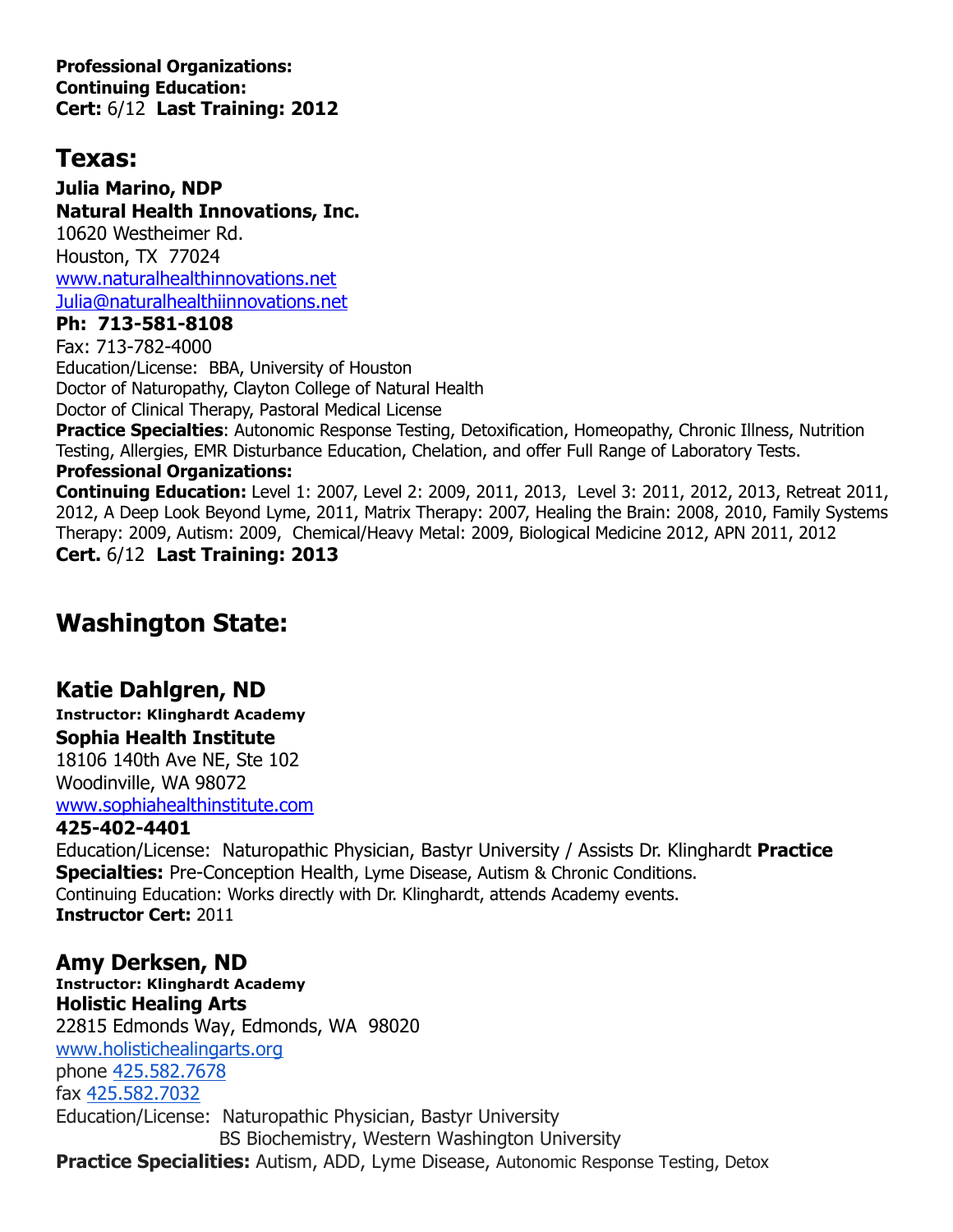Continuing Education: Autonomic Response Testing Instructor for the Klinghardt Academy **Instructor Cert:** 2011

### **Michele Grindstaff, ND**

**Instructor: Klinghardt Academy Sophia Health Institute** 18106 140th Ave NE, Ste 102 Woodinville, WA 98072 [www.sophiahealthinstitute.com](http://www.sophiahealthinstitute.com/)

**425-402-4401**

Bastyr University **Practice Specialty:** Naturopathic Physician, Assists Dr. Klinghardt, Autonomic Response Testing, Lyme Disease and other conditions **Continuing Education:** Works directly with Dr. Klinghardt, Attends Academy Events **Instructor Cert:** 2011

### **Jeff Harris, ND**

**Lecturer: Klinghardt Academy** 7201 5th Ave NE Seattle, WA 98115 **Phone: 206-517-4748** License/Education: Bastyr University Professor **Practice Specialties: Neural Therapy Continuing Education:** Has attended many events, Neural Therapy, Injection techniques/Retreats. **Cert: 2011 Last Training: 2012**

#### **Andreanna Rainville, RN, LMP**

**Instructor: Klinghardt Academy Holistic Healing Arts** 22815 Edmonds Way, Edmonds, WA 98020 [www.nurseandi.com](http://www.nurseandi.com/) **425-582-7678** office , Fax 206-458-6069 **Bellevue office** Monday and Friday 1300 114<sup>th</sup> Ave SE, suite 105 Bellevue WA 98004 **[206-390-9420](tel:206-390-9420) fax [206-458-6069](tel:206-458-6069)** License/Education : Registered Nurse, LMP, Certified Herbologist, MAPS fellowship member, Functional **Nutritionist Practice Specialties:** Neural therapy, MFT & TFT, Applied Psycho-Kinesiology, Color therapy, Functional Nutrition & Medicine, Hormone balancing and Fertility, Herbology, Homeopathy, Ozone therapies, Heavy metal detox, Chronic infections **Continuing Education:** Instructor for Klinghardt Academy **Instructor Cert**.: 2011

### **Alireza Panahpour, DDS**

**Lecturer: Klinghardt Academy Alternative Dental** 2701 Ocean Park Blvd., Suite 108 Santa Monica, CA 90405 9730 3rd Avenue N.E., Seattle, WA 98115 [www.alirezapanahpour.com](http://www.alirezapanahpour.com/) Phone: 888-338-6336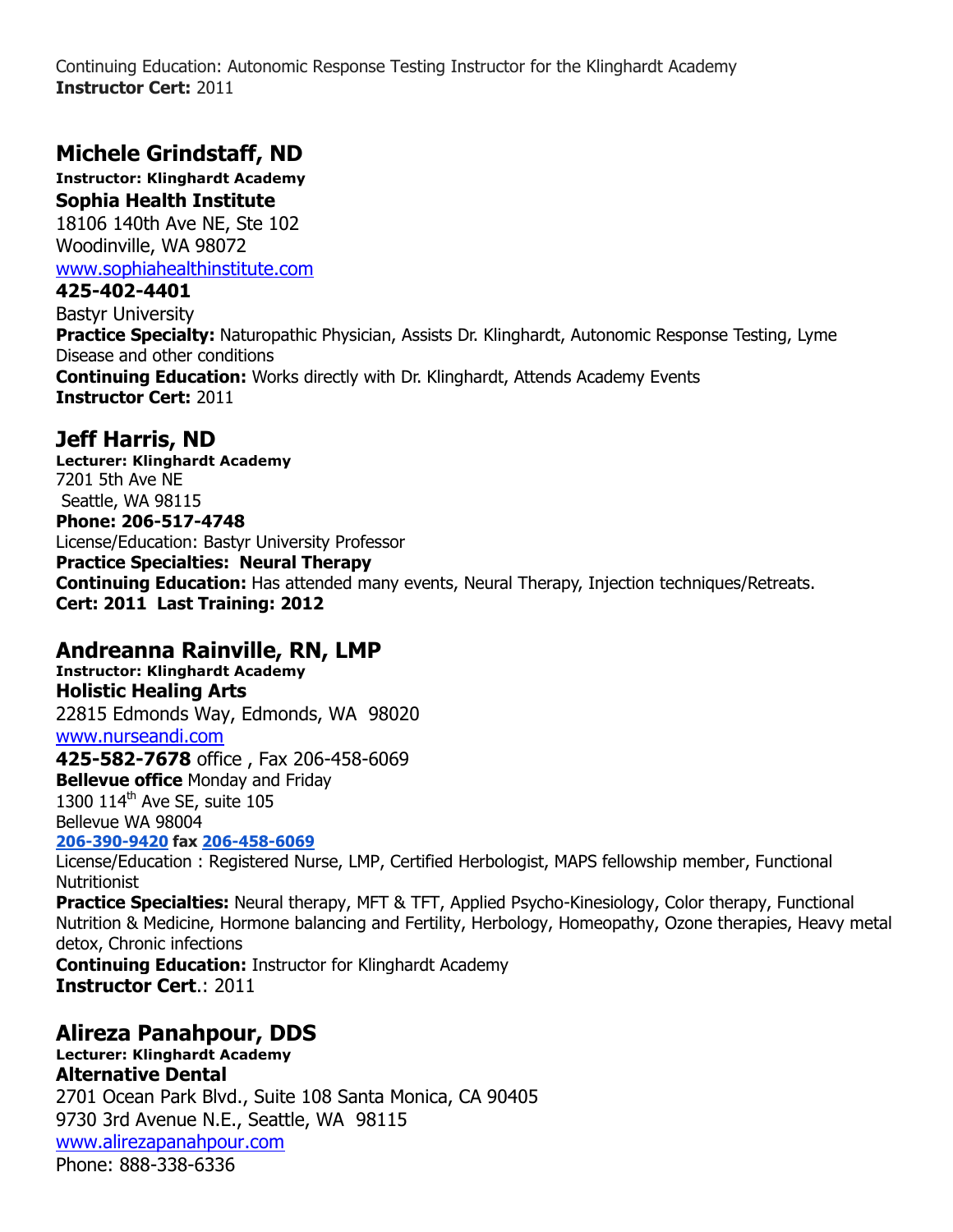### **Christine Schaffner, ND**

Sophia Health Institute: 18106 140th Ave NE, Ste 102 Woodinville, WA 98072 [www.sophiahealthinstitute.com](http://www.sophiahealthinstitute.com/)

#### **425-402-4401**

Education/License: Bastyr University /Naturopathic Physician, Assists Dr. Klinghardt **Practice Specialty:** Autonomic Response Testing, Lyme Disease and other conditions. **Continuing Education:** Works directly with Dr. Klinghardt, attends Academy events. **Instructor Cert: 2011**

### **Alena Zweben, ND**

Market Place Naturopathic 2107 Elliott Avenue, Suite 203 Seattle, WA 98121 [www.DRALENAZWEBEN.com](http://www.dralenazweben.com/)

### **206-441-3055**

Education/License: Bastyr University /Naturopathic Physician, Assists Dr. Klinghardt **Practice Specialty:** Autonomic Response Testing, Lyme Disease and other conditions. Continuing Education: Worked directly with Dr. Klinghardt from 2011 – 2013. **Instructor Cert.: 2011**

### **Washington, DC: Mark J. McClure, DDS**

National Integrative Health Associates 5225 Wisconsin Ave. NW Washington, DC 20015 **PH: 202-237-7000** Fax: 202-237-0017 [www.nihadc.com](http://www.nihadc.com/)

markmcclure@nihadc

**Education/License:** DDS, University of Maryland, 1973, Internship VA (Washington DC)

 Doctor of Integrative Medicine, Capital University of Integrative Medicine 1998 Fellow Academy of General Dentistry

Provost –Emeritus Capital University of Integrative Medicine

**Practice Specialties:** Comprehensive Biological Dentistry

**Professional Organizations:** IAOM&T, HAD, ZABOM, American Naturopathic Medical Certification Board **Continuing Education**: Level 1: 1996 Level 2:1999, 2008 Level 3: 2011, Refresher 2012, Neural Therapy A: 1993, Neural Therapy B, 1993, Neurology of the ANS, 1994, Neural Therapy with Proliferatiang Substances, 1995, Mercur Detox Program 1995, Neural Kinesiology 2, 1995, Neural Kinesiology 3, 1995, Allergy Elim, 1996, Neural Therapy c: 1999, Healing the Brain, 1999, APN, 1996, Healing the Brain 2008, 2010, Lyme & Chronic Infections, 2006, PK, 2009, Chemical &Heavy Metal Toxicity 2009, Biological Medicine: Lyme 2011 **Cert.:** 1/13 **Last Training: 2012**